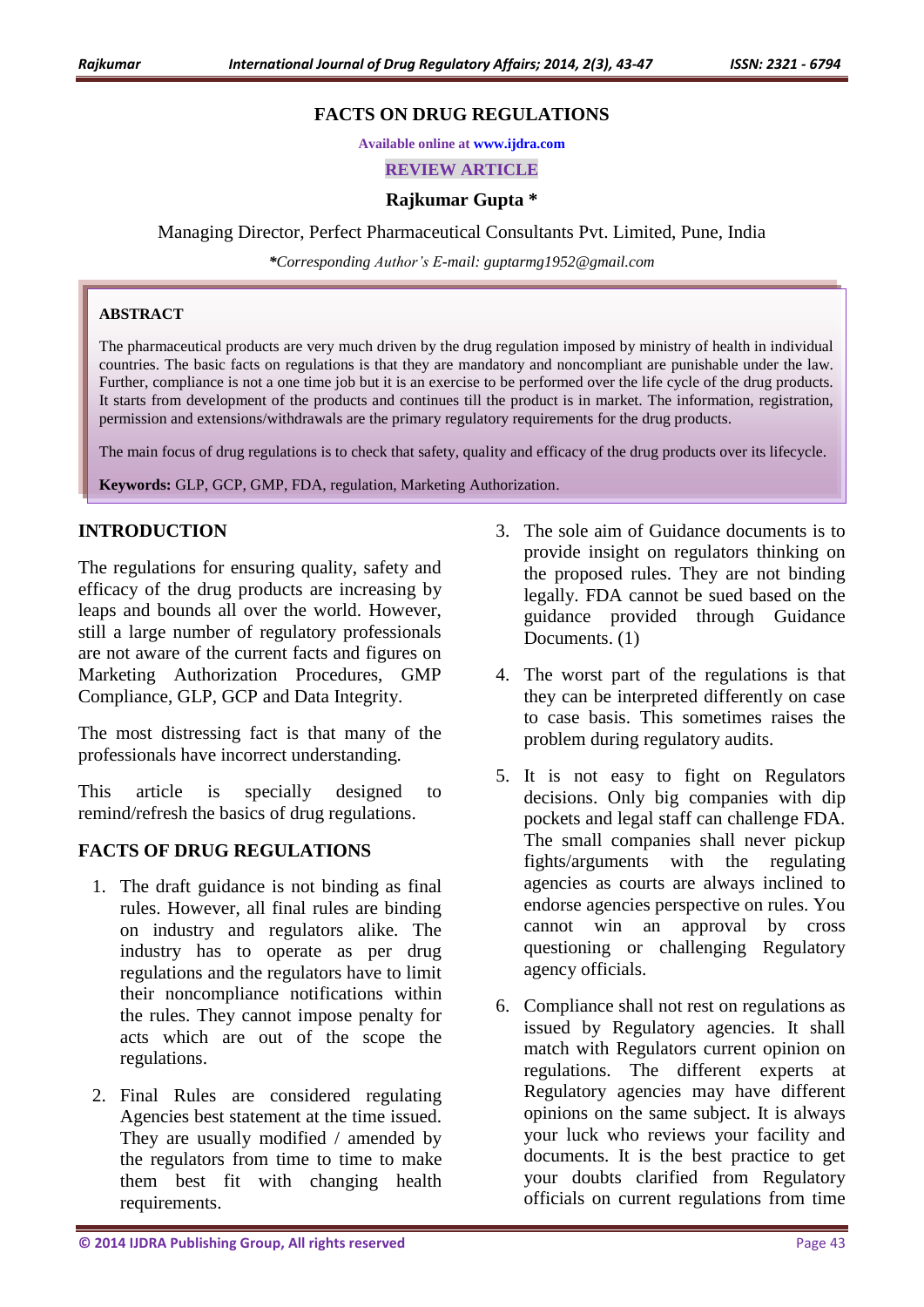to time. Pre-submission discussion with Drug administration official's may be uphill task but it helps a lot.

- 7. Drug officials have very wide experience on theoretical and practical aspects of regulations. You can learn many facts from them in minutes for which you were struggling over a very long time.
- 8. Never insult/disrespect/avoid Drug inspectors during their visit. Always cooperate and answer their queries. At the same time never volunteer unwanted information. The Drug officials do help people those who are courteous, open minded, soft spoken and good listeners. FDA has legal provision for face to face discussions to resolve queries on regulatory compliance.
- 9. Never manipulate/falsify the records. Drug officials are expert in decoding and even proving true facts as false.
- 10. Currently data integrity is the major concern for marketing authorizations. Further, falsification control /traceability have become major issues for distribution of the drug products.
- 11. Nearly 50% of noncompliance observed in manufacturing/distribution can be assignable to misunderstanding of the regulations.
- 12. Interpretation of regulations is not very easy as it can assume different meanings with different interpreters, different situation and different products. You must read the regulations very often and interpret them in broad prospective. The drug regulations cannot be best understood just by reading but by discussion with qualified and experienced personnel.
- 13. Compliance is not very easy. You must get all your functions/activities checked, approved and authorized before implementing.
- 14. The Drug Officials are wise. They acquire their skills through continuous audits performed at various sites. You may also

enhance your skills through self audits and vendor audits.

- 15. Drug regulations are not static. They get amended with time to meet new challenges.
- 16. The drug regulations are primarily focused on:
- (a) Export authorization: It is a legal permission granted by Ministry of Commerce of exporting country.
- (b) Import Authorization: It is legal permission granted by the "Ministry of Commerce" for drug products.
- (c) Marketing Authorization: It is a legal approval of the quality, safety and efficacy of the product and the establishment where it is manufactured by the health authorities of importing country
- (d) Post Approval changes
- (e) Clinical Trials Authorizations
- (f) Post Marketing Surveillance
- (g) Data integrity
- (h) Labeling, packaging and distribution
- (h) Stability Studies, Impurity Profiling, Assay, Validations etc.
- 17. The corruption/bribes in Clinical Trials/Safety Studies/Bio Studies and at other levels are strictly prohibited. In US Financial certificate is required for marketing Authorization.
- 18. The drug regulations require protection of patent rights. In US the patent drugs have exclusivity marketing rights for 20 years. Further this right can be further extended for pediatric applications**.**
- 19. 483 is a powerful instrument with FDA to warn the drug manufacturers for deficiencies in facility design and manufacturing/testing/storage/distribution operations. In severe cases this tool is used to restrict/suspend marketing Authorizations. (2)
- 20. The regulations allow confidentiality of technical information of the products.

In US, Canada, Europe, and Japan has system called as DMF which helps maintaining confidentiality of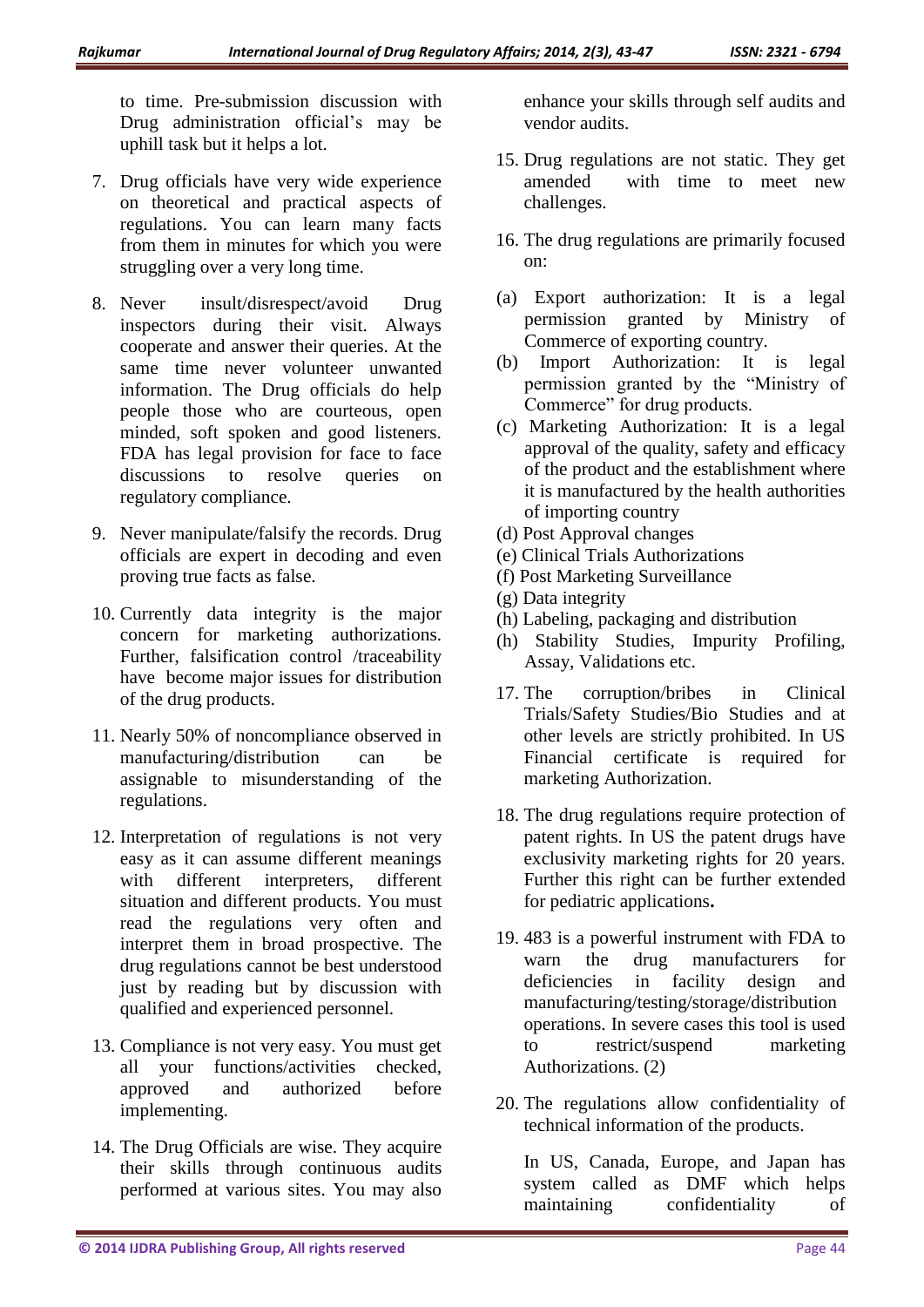manufacturing process for API / Excipients / Packaging materials suppliers from end users.

21. The regulations in ICH region is less or more same.

Each country has similar system for registering New Drugs, Generic Drugs, OTC Products, Biological, veterinary products, Medical Devices, Nutritional products.

The regulation in US and Europe are as per follows  $(3, 4)$ :

| Sr. no.                                                                                                                         | <b>US</b>                                                                                     | <b>European Union</b>                                                                                          |
|---------------------------------------------------------------------------------------------------------------------------------|-----------------------------------------------------------------------------------------------|----------------------------------------------------------------------------------------------------------------|
| 1                                                                                                                               | <b>NDA</b>                                                                                    | <b>Full MAA</b>                                                                                                |
| $\mathfrak{2}$                                                                                                                  | <b>ANDA</b>                                                                                   | Abridged MAA                                                                                                   |
| 3                                                                                                                               | <b>DMF</b> for API                                                                            | <b>ASMF</b> for API                                                                                            |
| $\overline{4}$                                                                                                                  | Quality certificate for Excipients and<br><b>API</b>                                          | Certificate of suitability (CEP)                                                                               |
| 5                                                                                                                               | Rule $510(k)$ for PMA for medical<br>Devices                                                  | CE Marking for Medical devices                                                                                 |
| 6                                                                                                                               | Central procedure for Marketing<br>authorization of all products                              | Central process for MA of Critical<br>Products. However, in addition there are<br>National, MRP and DCP for MA |
| 7                                                                                                                               | Pharmacopeia Forum for<br>information on changes/amendments<br>in Pharmacopoeia               | EDQM has equivalent site<br>for<br>communicating changes in E.P                                                |
| 8                                                                                                                               | Most of the Regulatory approvals<br>are fees based                                            | All the Regulatory approvals are fees<br>based                                                                 |
| 9                                                                                                                               | Compulsory Inspection for NDA/<br><b>ANDA</b>                                                 | Compulsory Inspection under MAA                                                                                |
| 10                                                                                                                              | Application in English                                                                        | Application in English<br>and/or<br>in<br>Regional language                                                    |
| 11                                                                                                                              | eCTD is mandatory                                                                             | eCTD is Mandatory. However, some<br>countries do accept Paper copies and<br>NeeS documents.                    |
| 12                                                                                                                              | Patent system for the Protection of<br>New Drugs                                              | Patent system for the Protection of New<br>Drugs                                                               |
| 13                                                                                                                              | <b>Environmental Protection</b>                                                               | <b>Environmental Protection</b>                                                                                |
| 14                                                                                                                              | Priority authorization to<br>Orphan<br><b>Drugs</b>                                           | Priority authorization to Orphan Drugs                                                                         |
| 15                                                                                                                              | <b>Structured product Labeling</b>                                                            | Mock labels, Actual labels, Braille,<br>Labeling.                                                              |
| 16                                                                                                                              | Pivotal<br>Batch<br>least<br>At<br>one<br>(Production) for<br>authorization of<br><b>ANDA</b> | Three production batches for MA                                                                                |
| 17                                                                                                                              | Partial<br>Clinical<br><b>Trials</b><br>for<br><b>Biogenerics</b>                             | Partial Clinical Trials for Biogenerics                                                                        |
| 18                                                                                                                              | variation<br>SUPAC Guidelines<br>for<br>Filing                                                | <b>Variation Filing Guidelines</b>                                                                             |
| 22. FDA provides Training and advice on<br>the application is updated to<br>eCTD and other regulatory submissions.<br>standard. |                                                                                               |                                                                                                                |

#### **Table 1: Comparative table for regulation in US and Europe**

It checks and advises on corrections till

o required standard.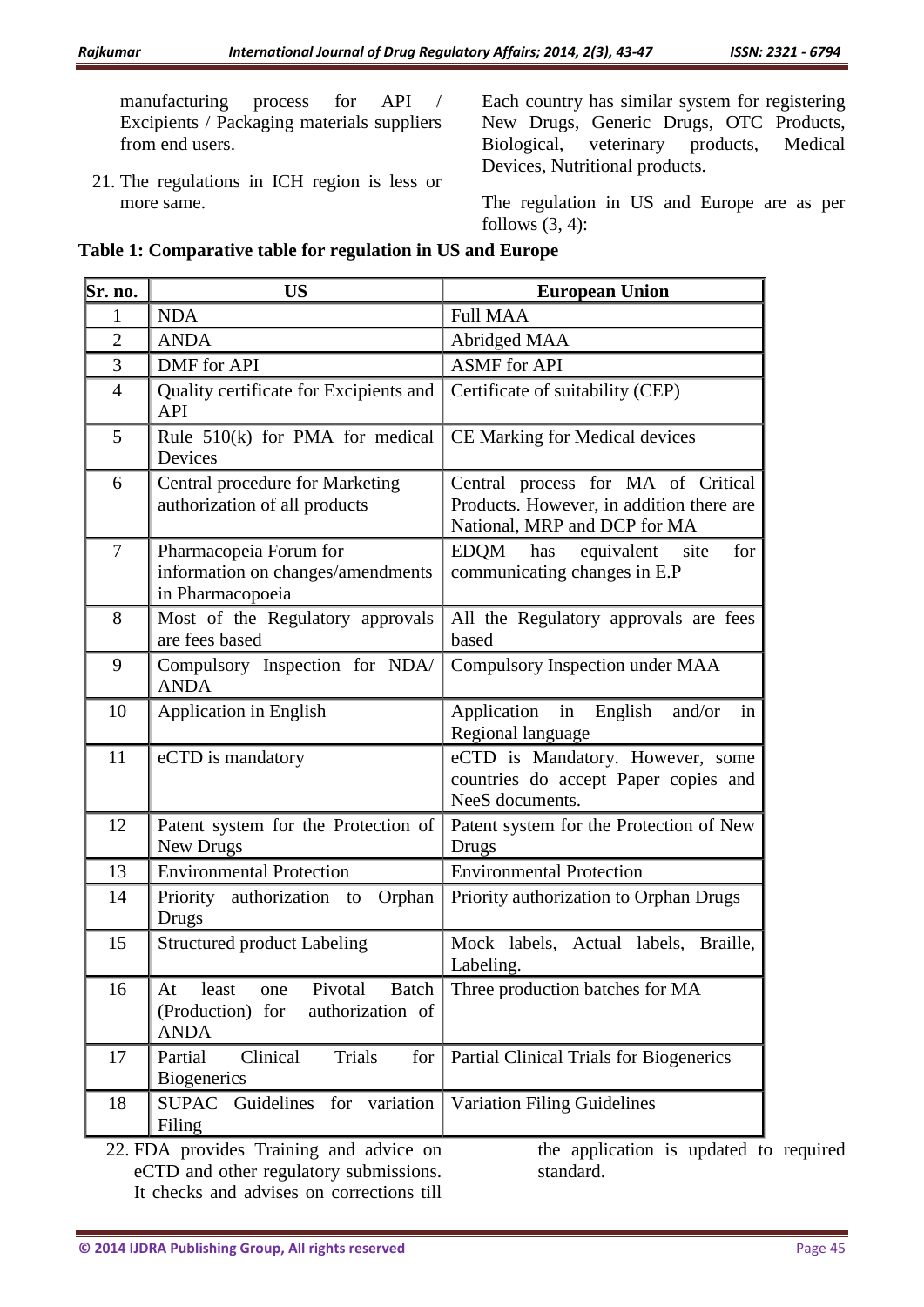- 23. Many regulatory authorities including FDA maintain the negative list of traders/manufacturers/exporters/importer s. Their activities are specifically monitored for noncompliance.
- 24. Drug Inspectors are very smart. They have capability to decode all your codes and discover the deficiencies. Generally, it is not possible to hide non compliances from them
- 25. Regulatory compliance requires information/record in wells structure format which is easy to read, understand and assess**.** The regulatory agencies often issues specific forms and data sheets for recording the information.
- 26. The drug regulations require compliance to standards described in respective Pharmacopoeia for all drug products including API, Excipients, Finished dosage Forms, Medical Devices, Veterinary drugs, Biological, Phytochemical, Nutritional products, medicinal herbs.
- 27. The regulations demand compulsory approval of protocols for all clinical studies/nonclinical studies/bio studies. The regulations also require audit of clinical trial /bio-studies data.
- 28. The regulation requires compulsory compliance to GMP without which the drug is deemed as adulterated.
- 29. The regulation requires investigation and elimination of Root cause for all nonconformities.
- 30. The regulation requires that every person in drug manufacturing must perform Annual Review of Quality of the products and must take suitable action to correct out of trend situations.
- 31. The Regulating agencies requires that the label must display true information on the following heads:
	- Generic Name
	- Brand name if any
- Composition per tablet/capsule or per 5 ml
- Total quantity (e.g. 100 tablets, 30 ml)
- Reference to quality standards of each ingredient and preparation as a whole
- Maximum Retail price (in some countries)
- Storage Conditions
- Warnings/Cautions/Dosing Instruction as applicable
- Name of the Manufacturer/Importer/Distributor as applicable
- Mfg. License No.
- Date of Mfg. and date of expiry
- Proper graphic signs to highlight the particular information
- Bar Code
- 32. The regulation requires that drug manufacturer must inform minor changes at least once at the anniversary date of marketing authorization.
- 33. It is compulsory to withdraw the complete lot of drug from the market as and when any adverse report or critical deficiency is observed /reported in the relevant drug products.
- 34. The regulations require that development, manufacturing, storage and distribution functions shall be executed under the supervision of an expert person only and relevant records shall be maintained beyond the expiry date of the products.
- 35. The regulation insists proper training of all the personnel involved in manufacturing and distribution chain.
- 36. The regulators are also concerned with safety at work place, health of the personnel involved in manufacturing, prevention of environmental /water pollution.
- 37. The drug regulating agencies respect Patent/Trade mark laws. They prohibit infringement of patents. Further they preserve confidentiality of all technical